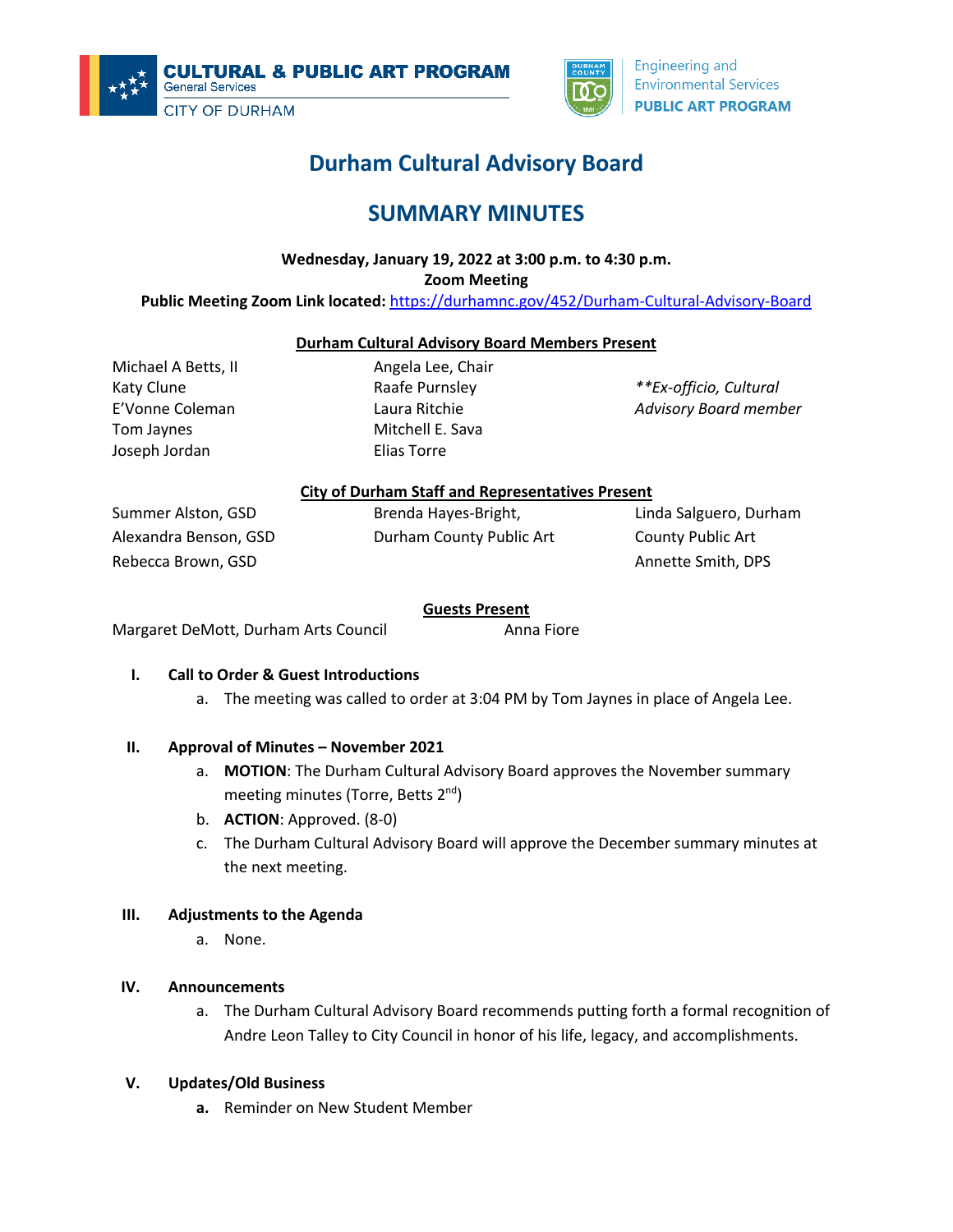

- 1. The Durham Cultural Advisory Board student member application is open with a deadline for January 31.
- **b.** New Member Recommendation
	- **1.** The Durham Cultural Advisory Board new member application was open through January 2. New applicants will be sent to DCAB members. Moving forward, the Board will recommend more applicants than there are vacancies to ensure that the space will always be filled. City Clerk procedures have been updated to now require a statement of support for recommended candidates for City Council to use as consideration when determining the final candidate.
	- **2.** Durham Cultural Advisory Board members might create a subcommittee to help narrow down applicants during an initial review process.
- **c.** Public Art Updates
	- **1.** City staff provided updates on current and upcoming public art projects: https://durhamnc.gov/450/Cultural-Public-Art-Development
	- **2.** Hoover Road Athletic Complex. More information here: https://durhamnc.gov/3940/Hoover-Road-Park
		- 1. Hoover Road RFQ call had a deadline of January 13, 2022. An artist selection panel is being formed with six residents volunteering to be part of the panel. More information coming in February.
	- 3. Solid Waste Management Department. More information here: https://durhamnc.gov/4352/Solid-Waste-Management-Department
		- 1. The interior mural by artist Brandon Hampton is completed and has received positive feedback from City employees. City staff is
			- coordinating signage for the artworks at the site.
	- 4. W.D. Hill Recreation Center. More information here: https://durhamnc.gov/4358/WD-Hill-Recreation-Center
		- 1. Exterior mural by artist Wade Williams has been completed and a final letter of acceptance has been issued. City staff is coordinating signage for the artworks at the site.
	- 5. Rock Quarry Park. More information here: https://durhamnc.gov/4394/Rock-**Quarry** 
		- 1. Two twin sculptures by artist Vandorn Hinnant have been installed on site. City staff is coordinating signage for the artworks at the site.
	- 6. Black Wall Street Gardens. More information here: https://durhamnc.gov/3912/Black-Wall-Street-Gardens
		- 1. The sculptures by artists Stephen Hayes and David Wilson are currently in installation phase. One sculpture was removed and is back in fabrication with Cricket Forget for modifications before reinstallation. City staff is coordinating signage for the two artworks at the site.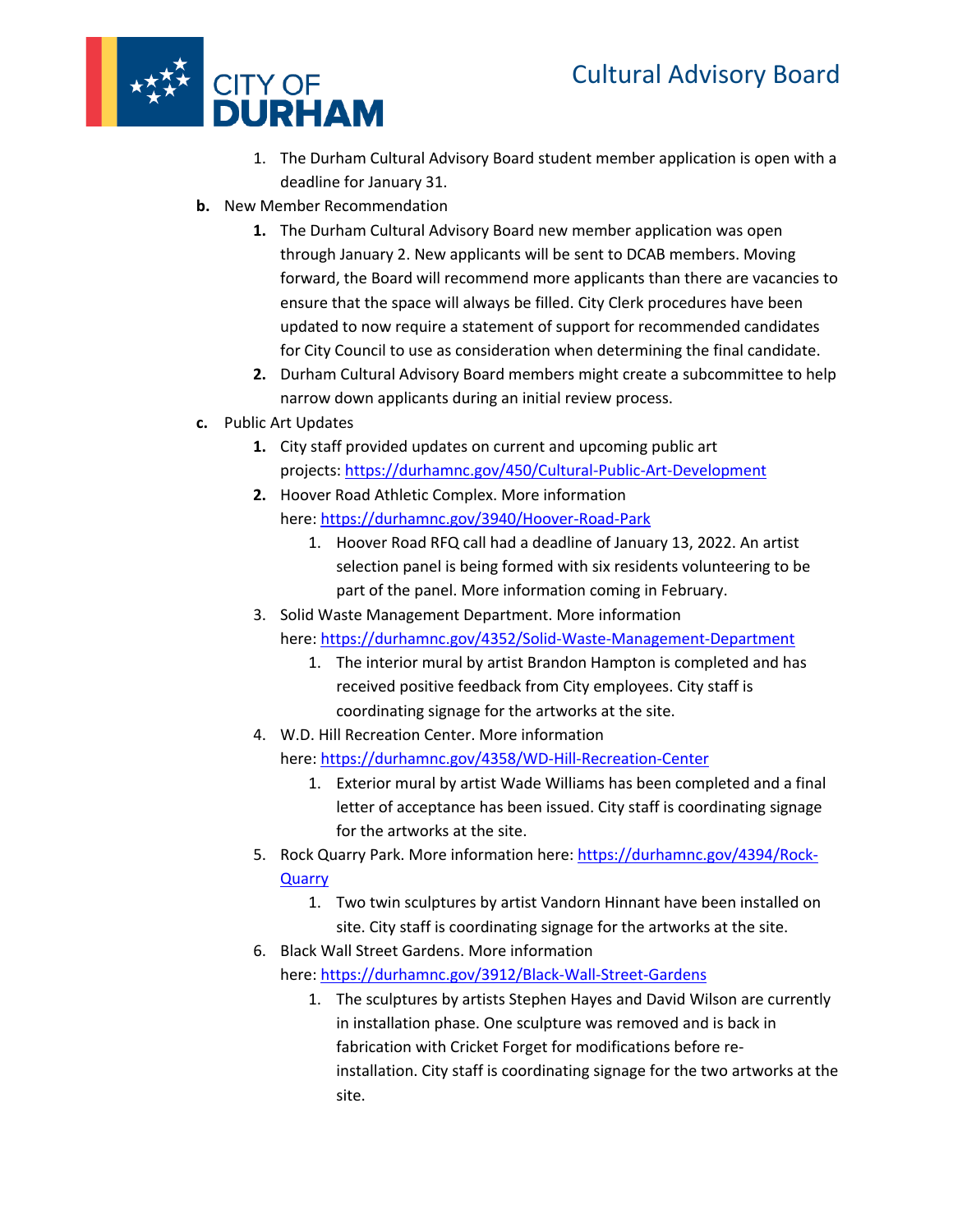# Cultural Advisory Board



- 7. South Ellerbe Restoration Project. More information here: https://durhamnc.gov/4598/South-Ellerbe-Restoration-Project
	- 1. The artist team consisting of Anna Wagner, Julienne Alexander, and Ben Reid is moving forward to the contracting phase. PAC members interested in participating in this project are encouraged to reach out to City staff.
- 8. Participatory Budgeting Bus Shelters. More information here: https://durhamnc.gov/4281/Public-Art-for-Bus-Shelters
	- 1. This project is still on pause during the actual construction of the bus shelters and pending approvals of land from NCDOT and other entities.
- 9. Fire & Emergency Services Station 18. More information here: https://durhamnc.gov/4428/Fire-EMS-Station-18
	- 1. City staff is waiting on artist finalist team to confirm interest in project before moving forward into contract.
- 10. Durham Station. More information here: https://durhamnc.gov/4469/Durham-**Station** 
	- 1. City staff have selected Theresa Arico to create a bench and set of planters using mosaics to provide public art amenities at Durham Station. Project is anticipated to be delivered by end of 2022 and is currently in the contracting phase.
- 11. Celebration of Black Artistry in Neighborhoods. More information
	- here: https://durhamnc.gov/4430/Celebration-of-Black-Artistry-in-Neighbo
		- 1. Weaver Street Recreation Center is the potential site for a teaching artist-in-residence project over the course of 6 weeks. Final selection will be made by youth in the program.
		- 2. Fallon Thompson from General Services is working as a Community Engagement Coordinator to help initiate conversations with neighborhoods during public art projects.

## **VI. New Business**

- a. 2021 Annual Report Review
	- 1. Edits and suggestions can be submitted by DCAB members via email to be incorporated in the final report.
- b. Retreat Planning
	- 1. Welcome members to provide suggestions for the 2022 Retreat and goal-setting for 2022.
		- 1. DCAB members recommend breaking the retreat up into two days to accommodate for work schedules. The goal-setting portion has been identified as a priority and should take place as soon as possible even if other retreat activities happen later.
		- 2. A doodle poll will go out to members to gauge availability for a full-day retreat in April.